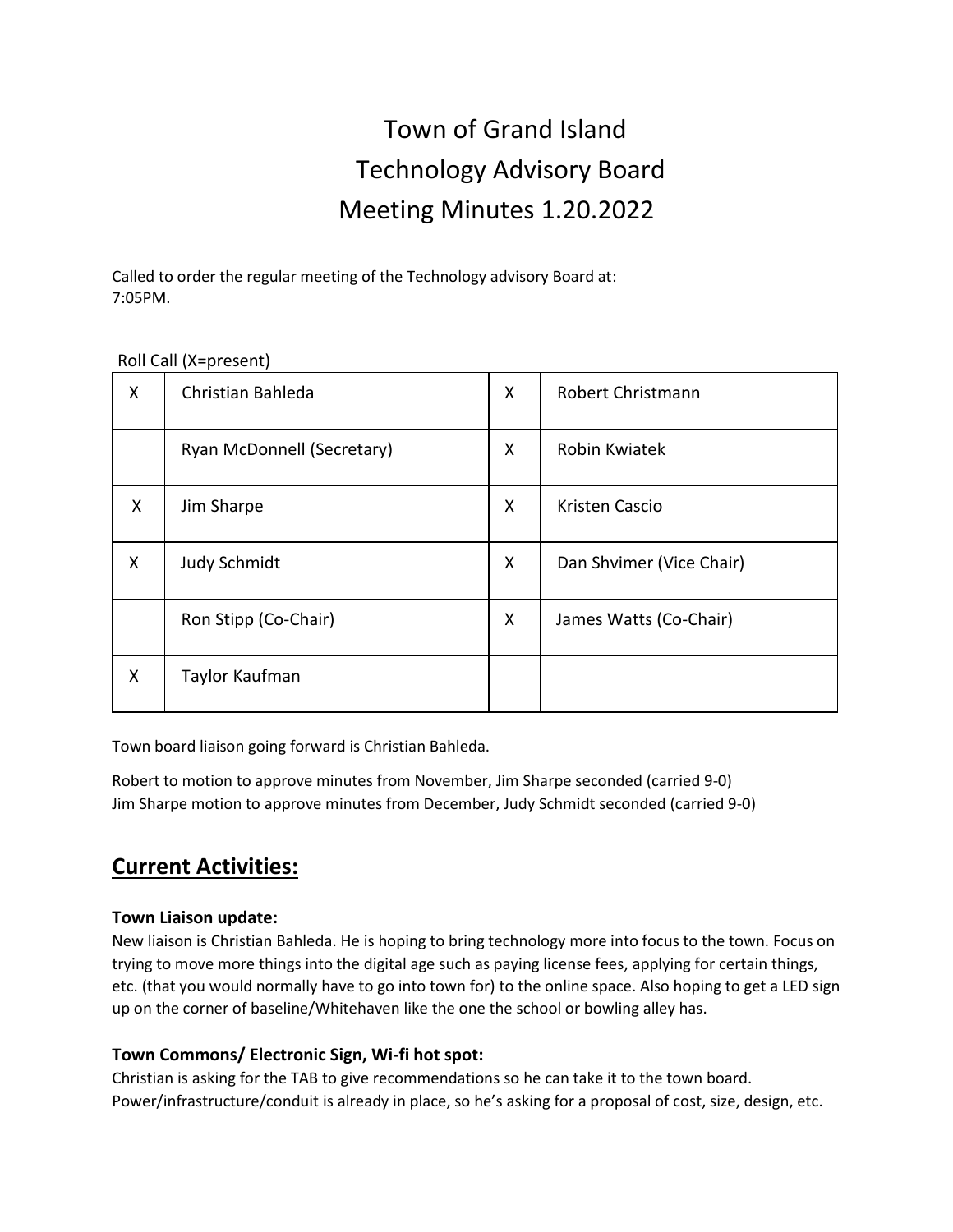We (TAB) can ask for estimates but can't put it out to bid. The only future concerns are who is supporting it and what can or can't be promoted on it. This also might need to run stuff by traffic or highway.

#### **TAB board positions:**

There are some open positions for the Technology Advisory Board if there are candidates from last time or we can put a call out to open vacancies.

#### **Town Web Site:**

Next design concept meeting on the 26<sup>th</sup>. There was some debate on the colors and logo but we will likely be going with the town seal in blue. Judy sent a mock up of the website out. The website is set to go live soon, so any feedback needs to be in quickly.

#### **Town IT Manager Position**:

Still talking about shared service with Tonawanda. Tonawanda has a director who is coming up with the security policies which would be a huge help. Comptroller report came up again as fuel to get the position filled and funded.

#### **Cybersecurity and Policy Development:**

Christian will try to see if he can get the Lynx contract to see what is or isn't in the contract for coverage over the comptroller report and what can be written into policy development.

#### **Safety and Security Contract:**

Server getting moved to its own room. Lead time on equipment is taking longer than expected but still on track for the end of 2022. Putting together a plan for implement similar systems with other council members as well.

#### **Broadband**:

ErieNet – next steps, nonbinding commitment? Tom wrote letter of intent to ErieNet, waiting for response. Christian will keep us looped.

#### **Server upgrade – Second site redundancy**:

Nothing new on this.

#### **Technology satisfaction survey**:

Ron has info on this but is absent tonight.

#### **5G antenna guidelines:**

Conflicts now with the FAA. We're stuck on recommendations on how Verizon would put up their antenna. Might be best to create a policy (push for technology manager?)

## **Parking lot:**

All the following items have no new updates to report: